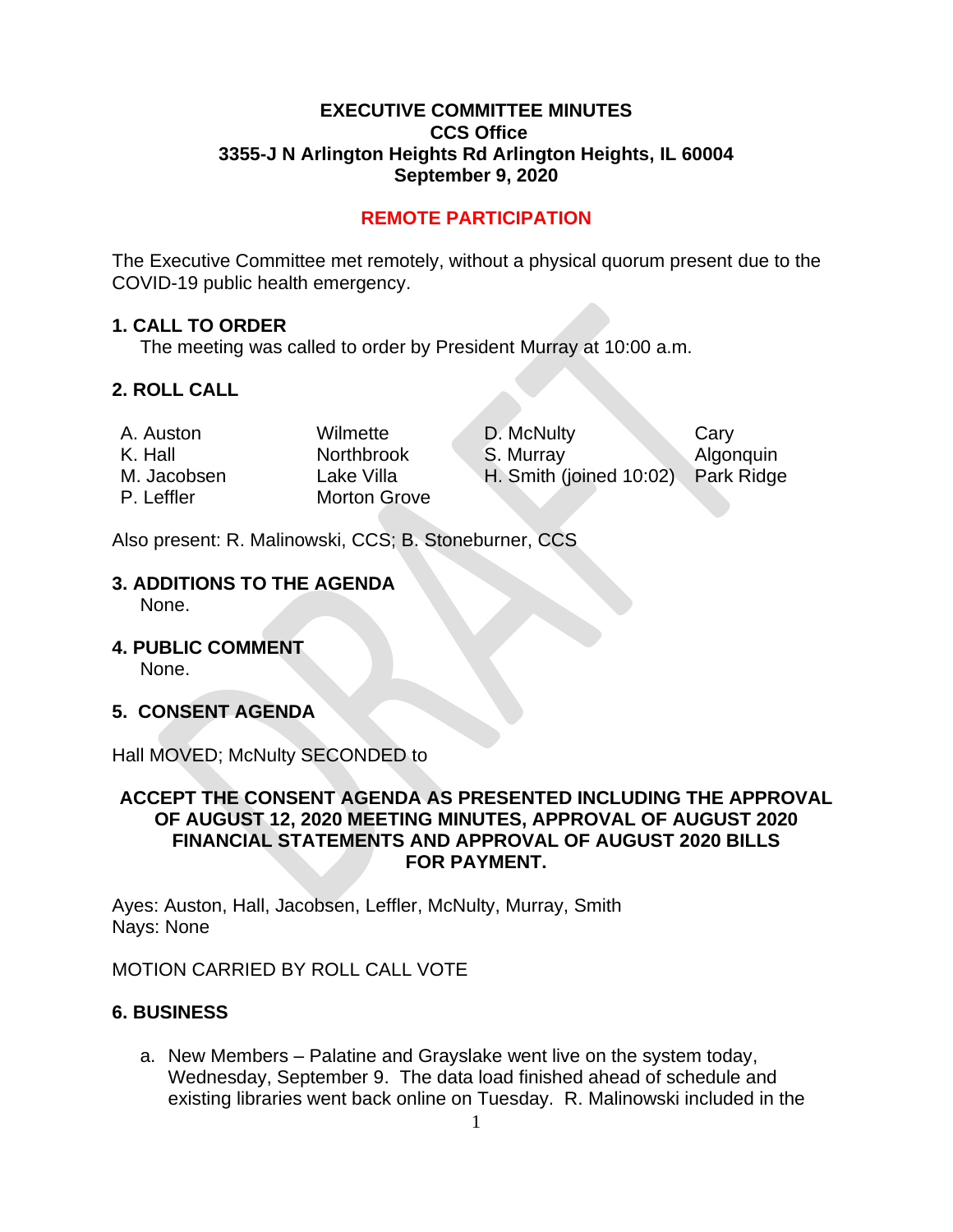packet a summary of the training modules created by CCS. R. Malinowski reported that R. Barth developed an automated patron merge process that should significantly reduce CCS staff time used to manually merge patrons.

CCS has received an application from Warren-Newport Public Library and R. Malinowski is working on a quote.

b. COVID-19 Needs and Planning – R. Malinowski reported that with the recent change to the RAILS quarantine period, there is no immediate need to change quarantine periods due to the latest release of the REALM study results. All CCS libraries that participate in intra-CCS loans should quarantine materials for 7 days. Glencoe opted out of intra-CCS loans effective August 31 due to an inability to comply with the required 7-day quarantine.

There was a discussion about the REALM study and how the number of days in the quarantine period was determined. R. Malinowski will send an email on behalf of CCS libraries to inquire how the study picked 6 days for study results.

Hold Notices – The Circulation Advisory Group will be discussing potential further customization of notices due to COVID-19 at their next meeting. CCS staff will continue to work with libraries to customize previously standardized notices but libraries who are interested in further customization due to COVID will be responsible for providing translations for custom text.

- c. RAILS Updates L2 is scheduled to launch today, Wednesday, September 9. CCS will transition to L2 as our primary calendar and registration tool. Library staff will need an L2 account associated with a CCS library to register for events. CCS will send more information to member libraries regarding updating their accounts.
- A. Auston and H. Smith used the Zoom chat feature to comment that they were both experiencing internet connectivity issues.
- d. Innovative Updates Innovative upgraded the production database from Polaris 6.3 to Polaris 6.5 on Tuesday, August 4. R. Malinowski has contacted Innovative requesting information regarding the early adopter program, citing that it could be a good opportunity for CCS to offer feedback at a point in the development process where it can make a high-level difference. R. Malinowski will provide an update to the Executive Committee once she receives more information from Innovative. The Executive Committee agreed participation in the early adopter program could be beneficial and they appreciated R. Malinowski's forward looking.
- e. Election Day as a 2020-2021 Paid Holiday R. Malinowski reported that she had not received any additional information regarding this subject since the Executive Committee tabled the discussion at the August committee meeting. Her intention was that this paid holiday would only apply to the November 2020 election and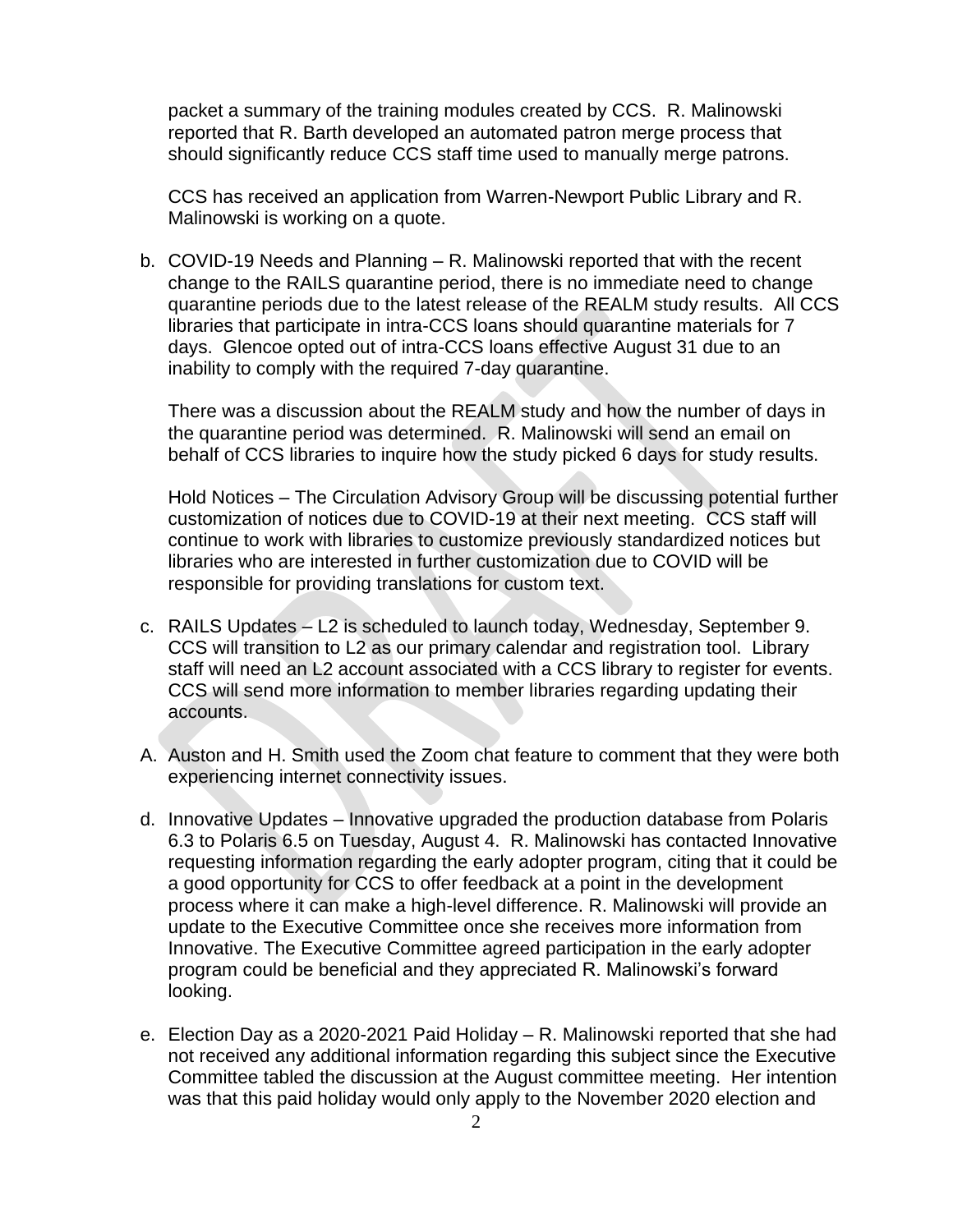would not be a policy going forward, unless Illinois expands beyond this election. There was a lengthy discussion about the intention of this paid holiday and what policies libraries currently have in place to allow staff time to vote.

A motion by M. Jacobsen to approve Election Day, November 3, 2020 as a paid holiday for CCS staff was not considered by the committee as it did not have a second.

Smith MOVED; Jacobsen SECONDED to

#### **APPROVE TO ALLOW CCS STAFF UP TO 2 HOURS PAID TIME OFF TO VOTE EITHER AT EARLY VOTING OR ON ELECTION DAY, NOVEMBER 3, 2020, AS AMENDED.**

Ayes: Auston, Hall, Jacobsen, Leffler, McNulty, Murray, Smith Nays: None

#### MOTION CARRIED BY ROLL CALL VOTE

The Executive Committee directed R. Malinowski to work with the Executive Committee to create a formal policy going forward. R. Malinowski will work on for a future Executive Committee meeting. Executive Committee will send their policies to R. Malinowski for review.

**7. ADJOURN TO CLOSED SESSION –** The Executive Committee did not adjourn to closed session. K. Hall reported that she will be meeting with H. Smith and S. Murray and there would be an update at the November Executive Committee meeting.

## **8. REPORTS**

- a. President President Murray welcomed Grayslake and Palatine as the newest members to CCS.
- b. Secretary No report.
- c. Treasurer No report.
- d. Committees and Groups
	- i. Long Range Planning Committee The drafted minutes from the August 25, 2020 meeting were included in the packet. Chair Leffler reported that the remaining 2020 committee meetings have been scheduled and that the committee would be reviewing the needs assessment survey.
- e. Executive Director R. Malinowski thanked CCS staff for their hard work in getting Palatine and Grayslake up and running.